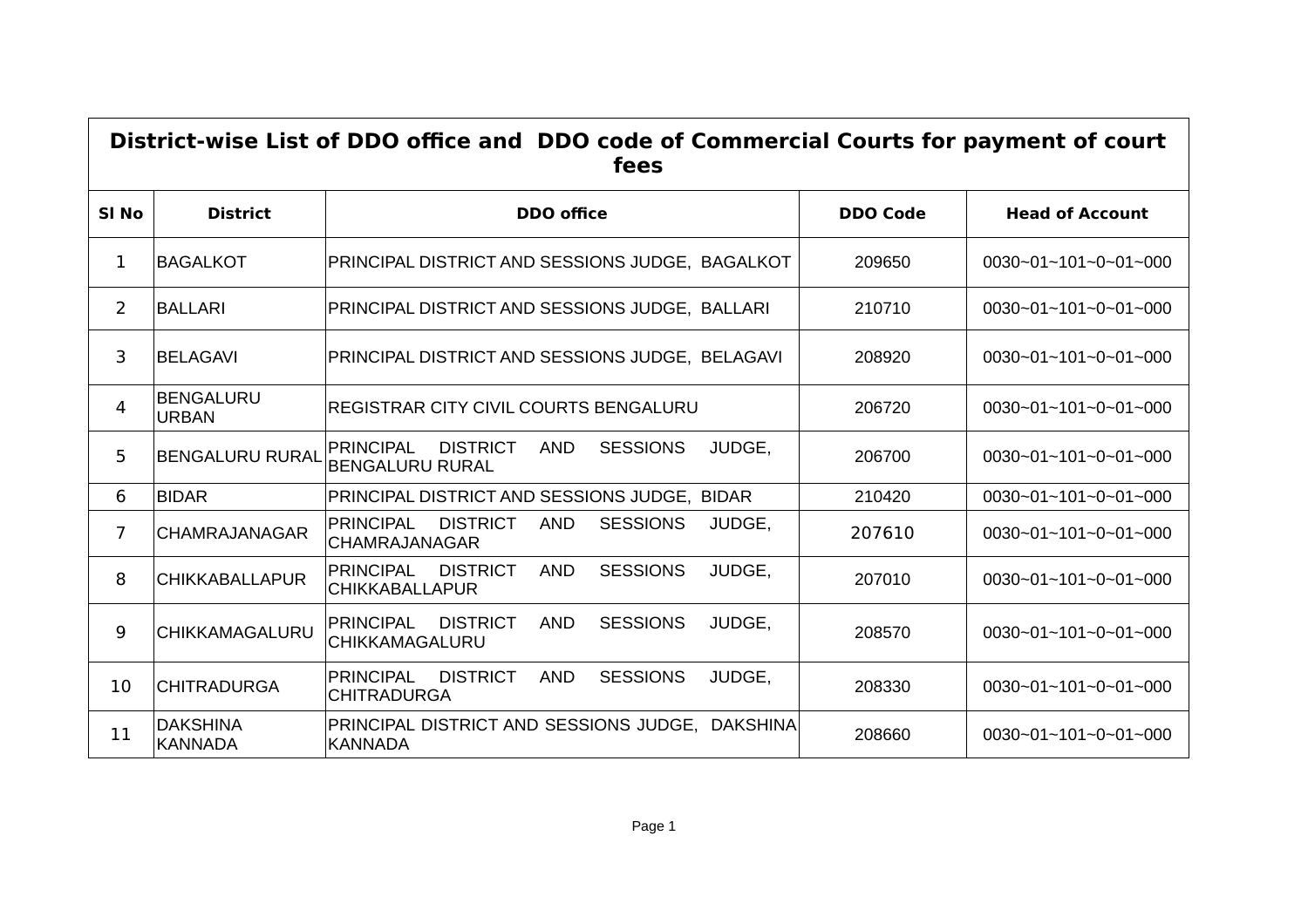| 12 | <b>DAVANGERE</b>  | PRINCIPAL<br><b>DISTRICT</b><br><b>AND</b><br><b>SESSIONS</b><br>JUDGE,<br><b>DAVANGERE</b>         | 208430 | $0030 - 01 - 101 - 0 - 01 - 000$ |
|----|-------------------|-----------------------------------------------------------------------------------------------------|--------|----------------------------------|
| 13 | <b>DHARWAD</b>    | PRINCIPAL DISTRICT AND SESSIONS JUDGE, DHARWAD                                                      | 209210 | $0030 - 01 - 101 - 0 - 01 - 000$ |
| 14 | GADAG             | PRINCIPAL DISTRICT AND SESSIONS JUDGE, GADAG                                                        | 209280 | $0030 - 01 - 101 - 0 - 01 - 000$ |
| 15 | <b>HASSAN</b>     | PRINCIPAL DISTRICT AND SESSIONS JUDGE, HASSAN                                                       | 207920 | 0030~01~101~0~01~000             |
| 16 | <b>HAVERI</b>     | PRINCIPAL DISTRICT AND SESSIONS JUDGE, HAVERI                                                       | 209390 | 0030~01~101~0~01~000             |
| 17 | <b>KALABURAGI</b> | <b>PRINCIPAL</b><br><b>DISTRICT</b><br><b>AND</b><br><b>SESSIONS</b><br>JUDGE,<br><b>KALABURAGI</b> | 210020 | 0030~01~101~0~01~000             |
| 18 | <b>KODAGU</b>     | PRINCIPAL DISTRICT AND SESSIONS JUDGE, KODAGU                                                       | 207830 | 0030~01~101~0~01~000             |
| 19 | KOLAR             | PRINCIPAL DISTRICT AND SESSIONS JUDGE, KOLAR                                                        | 207110 | 0030~01~101~0~01~000             |
| 20 | KOPPAL            | PRINCIPAL DISTRICT AND SESSIONS JUDGE, KOPPAL                                                       | 208250 | 0030~01~101~0~01~000             |
| 21 | MANDYA            | PRINCIPAL DISTRICT AND SESSIONS JUDGE, MANDYA                                                       | 207670 | 0030~01~101~0~01~000             |
| 22 | MYSURU            | PRINCIPAL DISTRICT AND SESSIONS JUDGE, MYSURU                                                       | 207430 | 0030~01~101~0~01~000             |
| 23 | RAICHUR           | PRINCIPAL DISTRICT AND SESSIONS JUDGE, RAICHUR                                                      | 210340 | 0030~01~101~0~01~000             |
| 24 | RAMANAGARAM       | <b>DISTRICT</b><br><b>AND</b><br><b>SESSIONS</b><br><b>PRINCIPAL</b><br>JUDGE,<br>RAMANAGARAM       | 206950 | 0030~01~101~0~01~000             |
| 25 | <b>SHIVAMOGGA</b> | <b>PRINCIPAL</b><br><b>DISTRICT</b><br><b>AND</b><br><b>SESSIONS</b><br>JUDGE,<br><b>SHIVAMOGGA</b> | 208110 | 0030~01~101~0~01~000             |
| 26 | <b>TUMAKURU</b>   | PRINCIPAL DISTRICT AND SESSIONS JUDGE, TUMAKURU                                                     | 207210 | 0030~01~101~0~01~000             |